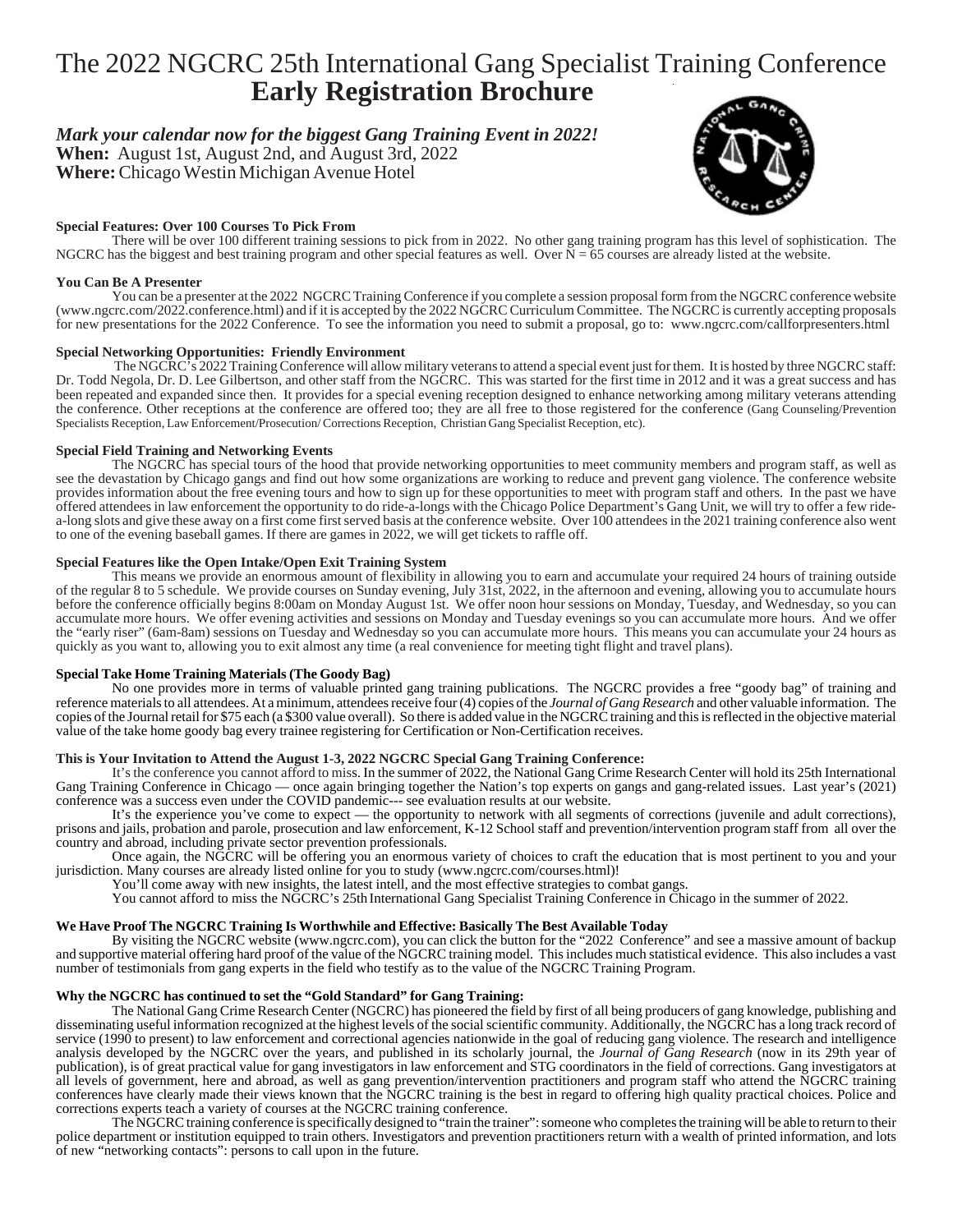#### **Special Training Areas in Prevention and Intervention:**

Some of the training tracks you can sign up for in terms of Certification include: Gang Counseling Techniques, Gangs and Drugs, Gang Prevention Skills, Gang Problems in K-12 Schools, Faith-Based Programs for Gang Intervention, Dealing With Gang Members in Probation/Parole, Female Gangs, Gang Program Grantwriting/Fundraisng Skills, Gang and Violence Prevention for School Administrator, Gang Outreach and Intervention Skills, Management Skills for Gang Outreach, Prevention and Intervention Services, Gangs and Mental Health.

#### **Special Training Areas For Law Enforcement, Corrections, and Prosecution:**

Some of the training areas for Law Enforcement include: Gang Crime Investigation Skills, Gang Homicide Investigation Skills, Domestic Counter-Terrorism Skills, Gang Profile Analysis, Gang Interview/Interrogation Skills, Gangs and Drugs, Gang Prosecution, Corrections Gang/STG Intelligence, Officer Safety Skills in Dealing With Gangs, International and Transnational Gang Problems, Gangs and Organized Crime, Gang Arson Investigation Skills, Hate Group/White Racist Extremist Gangs, Dealing With Gang Members in Probation/Parole, Advanced Gang Identification, Gang Internet Investigation, Motorcycle Gangs, Dealing With Gangs in Juvenile Correctional Facilities.

#### **The "Added Value" of NGCRC Training:**

The added value of NGCRC training is easy to explain and it is designed to be different than other groups who sponsor such training conferences: you get more for your money. You see that reflected in the evaluation results from previous NGCRC Conferences. Other people "copy" what we do, or they try to. But you can do a quick check of facts here: who else offers as many different sessions or courses than the NGCRC? It is such a huge and massive undertaking, that persons who attend this conference benefit from the very factor of "diversity" in the choices they have — what they want to learn, what there is a conference benefit from the very factor of "diversity" in instructors they want to learn from, etc

First, all NGCRC trainees are given a **wealth of high-quality take home printed training materials**. The value of these materials, reflecting the official journals from the NGCRC and related topics of interest about gangs, is itself a significant value. Most gang training programs provide a small amount of take-home written training materials, while the NGCRC provides an abundance of high-quality written take-home training materials. All persons attending the conference and registering for Certification or Non-Certification receive a "bag of goodies" which includes these kinds of useful written take-home training materials.

Secondly, no other training organization in the world provides the large **variety of training options** that the NGCRC provides; the NGCRC brings in more trainers and provides, therefore, more "choices" to trainees. NGCRC provides a large professional training experience in an environment designed for training. We typically offer over 100 different courses or training sessions. Typically, gang conferences offer a small selection of training options. So if you think a variety of choices is a good thing, then you need to attend our training conference.

Thirdly, the NGCRC training is **designed to produce "trainers"**: trainees who attend and complete the training typically return to their respective jurisdictions with an incredible new arsenal of training tools to train others in the field. You will get new and useful gang information at our 2022 Training Conference.

Fourthly, the NGCRC training includes **social opportunities** that are structured to enhance the ability of the trainee to **network with others** in the field at a national and international level.

### **BENEFITS OF ATTENDING THE 2022 NGCRC TRAINING CONFERENCE:**

You have the power to "choose" what you want to learn. You have the right to "major" in what area of specialization or concentration you are interested in. Our conference provides an incredible array of different professional gang training sessions that trainees can make up their own minds what they want to attend. This is not the "one size fits all" model of training where every trainee attends each of a small limited number of training sessions and every trainer works all day to give the same talk three or four times. Our training program provides what we think people really want: the freedom to choose what kind of training they want from an incredible list of available choices. If you wanted a "Crash Course" on gangs, then this would be it.

There has never been a gang training conference where people can "specialize" in a wide variety of areas of expertise. So the 2022 NGCRC Gang Training Conference really is a "history making event". It allows persons to network with others in their special area of interests and it has the organizational strength of much diversity among the trainers. It also has curriculum materials that are truly "cutting-edge". No one else promises you NETWORKING RESULTS. We do, based on previous performance.

### **CONFERENCE REGISTRATION OPTIONS:**

Trainees can register for Non-Certification or they can register for Certification. Both of these registration options are explained below.

**Non-Certification:** This option is for those who do not need a transcript to be maintained of their training experience and who do not desire a high quality certificate in an upward path of gang specialist training. This option is best for those who just want to attend, get the training materials, and be free to come and go as they wish. Trainees are eligible to receive 24 hours of on-site training during the conference. Please note that if you register for non-certification you do not receive any certificates of your training.

**Certification:** The certification is provided by the National Gang Crime Research Center, the premier gang research organization in the world, founded in 1990 it publishes the only professional international refereed journal about gangs (the *Journal of Gang Research*), it does extensive research on gangs, and it has a strong positive track record for providing high quality training on gang issues. The *Journal of Gang Research* has 29 years of gang research publishing experience and as the Official Publication of the NGCRC it is abstracted in the Psychological Abstracts, Criminal Jus Sociological Abstracts, Social Service Abstracts, and other international organizations that recognize professional journals. For more information about the accomplishments of the NGCRC, see its webpage information (www.ngcrc.com). When you register for certification you receive two professionally printed color certificates of high display quality reflecting your training. One of these certificates reflects the completion of the 2022 Training Program; and the second certificate reflects your specialized training in your chosen track area. Those registering for non-certification do not receive such certificates.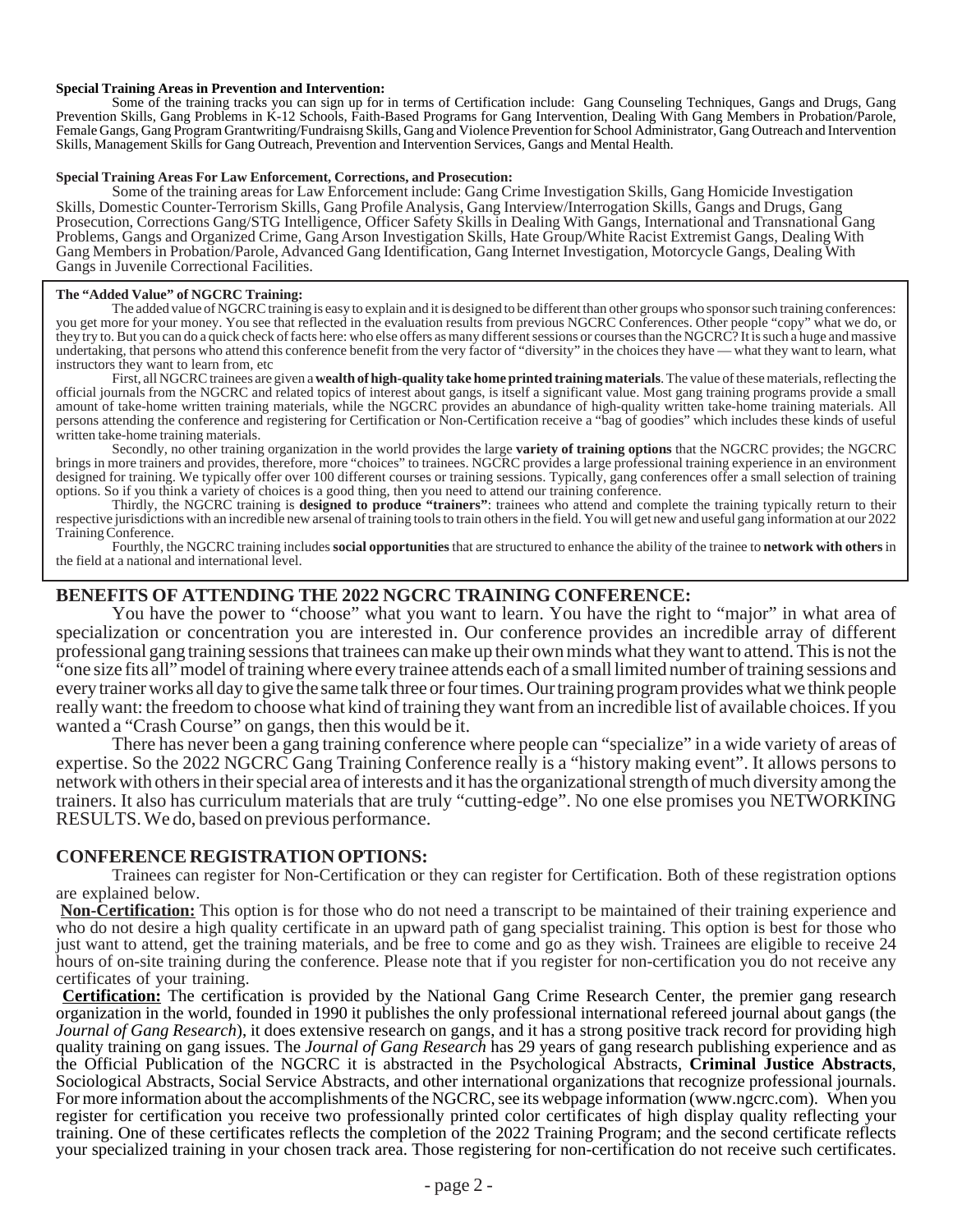### **Select Your Certification Specialty Choice From a List of 30 Different Options (Training Tracks):**

Those who register for certification receive two high quality  $8\frac{1}{2}$  x 11" certificates reflecting their training. The certificates carry the seal of the National Gang Crime Research Center. If you register for certification, then you receive two certificates (1) one reflects that you completed the NGCRC's 2022 program consisting of 24 hours of intensive training, and (2) the second certificate reflects that you completed a minimum of four hours in a specialized topical area, i.e., your "track". See the list of the 30 different training tracks on the registration form provided on pages 3-4.

### **HOTEL ACCOMMODATIONS:**

The site where the training is occurring is the Westin Michigan Avenue Chicago Hotel. The Westin Michigan Avenue is located at 909 North Michigan Avenue, Chicago, IL 60611. The Telephone number for the Westin Michigan Avenue Hotel is (312) 943-7200. The toll free number for the Central Reservations Call Center is: 1 (888) 627-8385. When making reservations, the "code" for the conference is "NGCRC Gang Conference". They need that "code" to give you the reduced hotel rates.

The cut-off date for getting the rates here is July 18, 2022: Singles \$205, Double \$205.

Trainees will, as in past NGCRC training conferences, be able to pick up their "goody bags" the evening before training begins. Training classes begin 8am Monday morning, August 1, 2022. However, you will be able to pick up your registration materials, your Identification Badge, the final schedule, and your "goody bag" the night before: we expect to be able to start giving out registration materials about 3pm on Sunday, 31 July 2022. We will be open to provide this service until about 10:00 p.m. Just go the the NGCRC Operations Center (The Garfield Park Room is the NGCRC Operations Center) to pick up your materials. Signs will be prominently displayed.

# **Three Examples of Training Sessions in the 2022 Conference:**

*Of Special Interest to Law Enforcement, Prosecution, and Corrections*

(6) "**Outlaw Motorcycle Gangs: Why Bother?**", by Lt. Vincent Perillo, Will County Sheriffs Office, Joliet, IL. Two (2) hours. Restricted: Attendance for Law Enforcement and Corrections/Prosecution Only. Abstract

Law enforcement have said, "why bother working the MC gangs"? They don't cause problems, they're just a bunch of old guys riding bikes. Over several decades, OMG's have been involved in mass fights, shootings, drug activity and more criminal activity is well documented. As the potential for more violence and criminal activity continues to build, those in law enforcement need to have the tools to recognize some of the concerns with motorcycle clubs.

(58) "**The Impact of Historical/Generational Trauma on Gang and Law Enforcement Interactions**", by Philip J. Swift, Ph.D., Municipal Courts, City Marshall Division, Fort Worth, TX. Two (2) hours

Abstract

This session focuses on the reality of historical/generational trauma and how it affects communities, cultures, groups, and the development of cognitive schemes. Historical examples of historical/generational trauma among minority groups is used to depict the less recognized concept of historical/generational trauma among law enforcement agencies and gangs. The impact of this form of trauma on the initial interactions of law enforcement officers and gang members is used to demonstrate how and why many interactions between law enforcement officers and gang members affect the success and failure of gang prevention, intervention, and interdiction programs. This training concludes with a discussion of the tactics and skills that attendees can use to improve the effectiveness of prevention, intervention, and interdiction efforts.

(3) "**Cultivating Confidential Informants (CI's) Without the Proffer**", by Keiron McConnell, Kwantlen Polytechnic University, Faculty of Arts, Professor of Criminology, Surrey, British Columbia, Canada; Raj Jaswal, Constable, Vancouver Police Department, Vancouver, CANADA; Christopher M. Felton, MS, Fort Wayne Police Department, Fort Wayne, IN.

Two (2) hours

**Abstract** 

Attend this session to learn about the differences and commonalities inside law enforcement gang investigations with experts from both the U.S. and Canada. Chris is a USA based officer and this session builds upon his work on developing confidential informants (CI's) in those situations or conditions when we are not in a position to offer the confidential informant a formal proffer. Attend this session to gain insights into how to develop more effective CI's in gang crime investigation.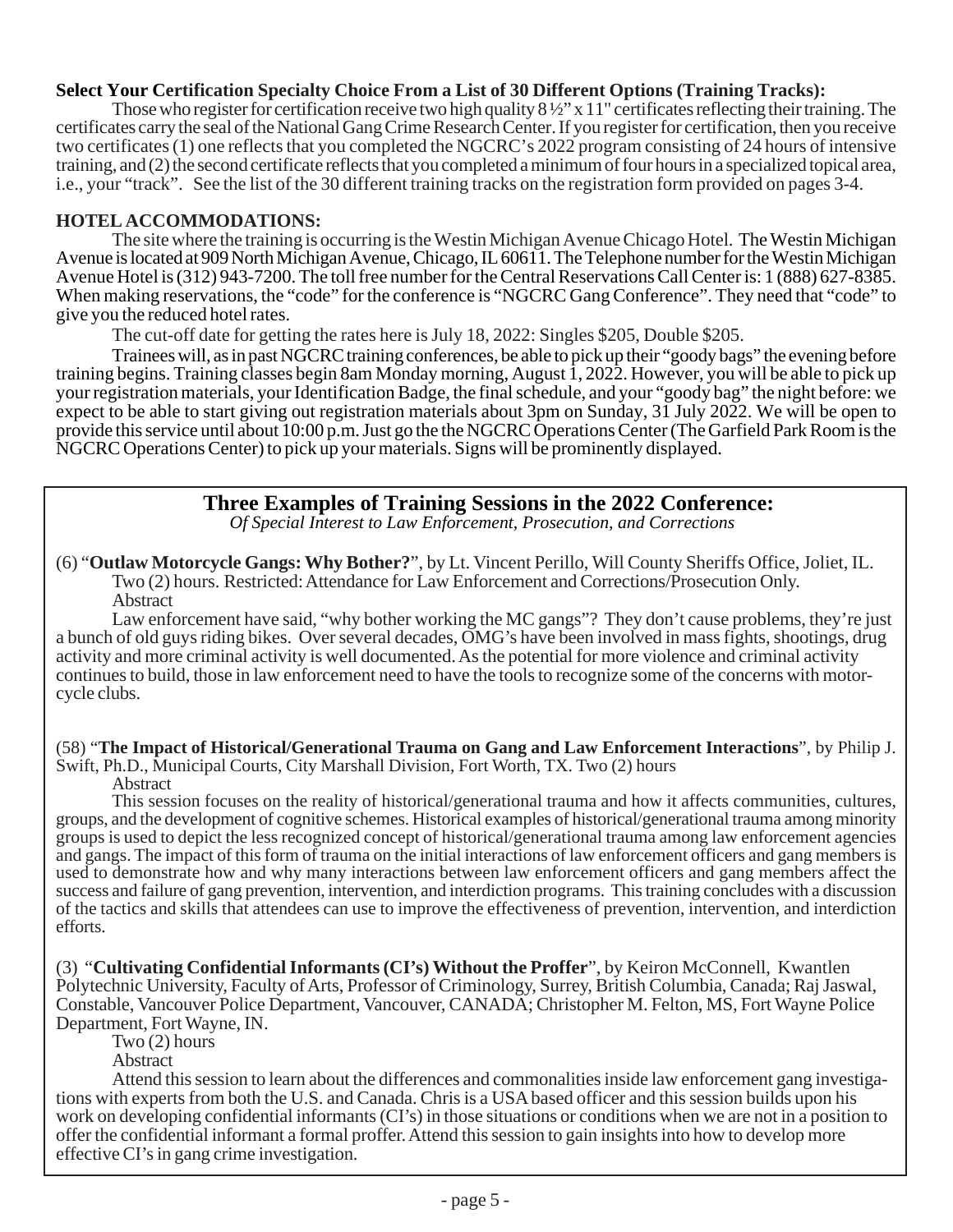# **More Examples of Sessions From the 2022 NGCRC Curriculum:**

(43) "**Starting a New Gang Renouncement Program or Process in Your Correctionalf Facility**", by Veronica Williams, Execu-

tive Director, Al-Fredricks's Return Inc, Houston, TX. One (1) hour

Abstract

Participants will learn how to start-up a gang renouncement program or process of their choice in their current lockup facility. This will include how to collaboratively form partnerships between security and counseling. This workshop will also include strategies for initial curriculum design. In addition, preparation for transitioning program participants from Administrative Segregation to the General Population community while incarcerated will be addressed. Staff diversity training will also be introduced as an important component. This workshop will also include an array of program processes to choose from when considering the initial start-up of a gang renouncement program.

### (24) "**Gang Threat Awareness: An Attempt to Assist with the Overall Violence Proofing of a Learning Environment**", by

Robert Mulvaney, M.A., Gang Specialist, NGCRC Staff. One (1) hour

Abstract

What are some early signs of gang involvement that parents/teachers/counselors/juvenile workers can become aware of? What can a parent/teacher/juvenile worker/others do? The allure of the gang is very difficult to deal with. They will convince the newcomer that they are family and they will protect them against rivals/bullies. This session will outline some steps in recognizing gangs/threats in your unique environment and actions you can take to improve overall safety.

### (11) "**Bigger than Black and Blue: Candid Conversations About Race, Equity, and Community Collabora-**

**tion**", by Robert T. David Sr., Youth Gang Violence Prevention Coordinator, Danville, VA and Scott C. Booth, Chief of Police, Danville Police Department, Danville, VA. 1.5 hours (90 minutes)

Abstract

This session will discuss how community policing combined with a relationship focused gang intervention strategy drastically lowered violent crime rates I Danville, Virginia. The session will discuss how the combined strategies cultivated peace in the community while the rest of the country began to grapple with a series o African American deaths at the hands of police. Bigger than Black and Blue: Candid conversations about race, equity, and community collaboration will be a benefit to those who desire an opportunity to hear two distinct, but synchronous voices that articulate their unique perspectives about the complex relationship between African American communities and law enforcement.

### **Some Quotes From Those Who Attended the 2021 NGCRC Conference (held during Aug. 2-4, 2021, Chicago):**

"The number of trainings offered has to be one of the best things about the training! Every time selection had at least one session relevant and enjoyable. The fact this conference is held in Chicago is the reason I keep coming back. Wonderful city with excitement on every corner ", Jerred Adkins, Franklin County Juvenile Intervention Center, Columbus, OH.

"The presentations were awesome", Captain Darryl Michelli, East Baton Rouge Parish Sheriff's Office, Baton Rouge, LA. "It was planned and organized very well", Laura Frizzo, Criminal Analyst, Indiana HIDTA, Crown Point, IN.

"The ability to network with others from all over the country. I learned things in classes and while speaking with others that I can use in my department", Christopher Thompson, York City Police Department, York, PA.

"The location of the conference, central location within a large city/various tourist area, was greatly appreciated. The variety of after conference activities makes this conference so unique", Det. Matthew Rose, Spokane Police Dept., Spokane Regional Safe Streets Task Force,

### Spokane, WA

"Networking and diversity of classes", Michael A. Garner, DPS Criminal Investigator

Louisiana State Police, Houma, LA.

"Variety of courses both in person and on video", Leena M. Marcos, Office of the State Attorney, 20<sup>th</sup> Circuit Florida, Fort Myers, FL.

"Great content. I love being able to prep online and video classes in the evening to get hours completed", Aaron J. Watkins, Peoria Police Department, Peoria, IL.

"The best thing is I had the opportunity to meet with some wonderful people who all are trying to make changes in their communities", Omar Martin, Violence Interrupter, Life Camp, Inc, Jamaica, NY.

"Networking. Great topics and many track to choose from", Det. Dustin Clem, Louisville Metro Police, Louisville, KY.

"Very organized, useful information I intend on passing a lot of this information on in my office to better our approach referencing gangs/narcotics prosecutions", Amy Ohtani, Assistant State's Attorney, Winnebago County State's Attorney's Office, Rockford, IL.

SEE MANY MORE Quotes from 2021 attendees at the conference website: https://ngcrc.com/2022.conference.html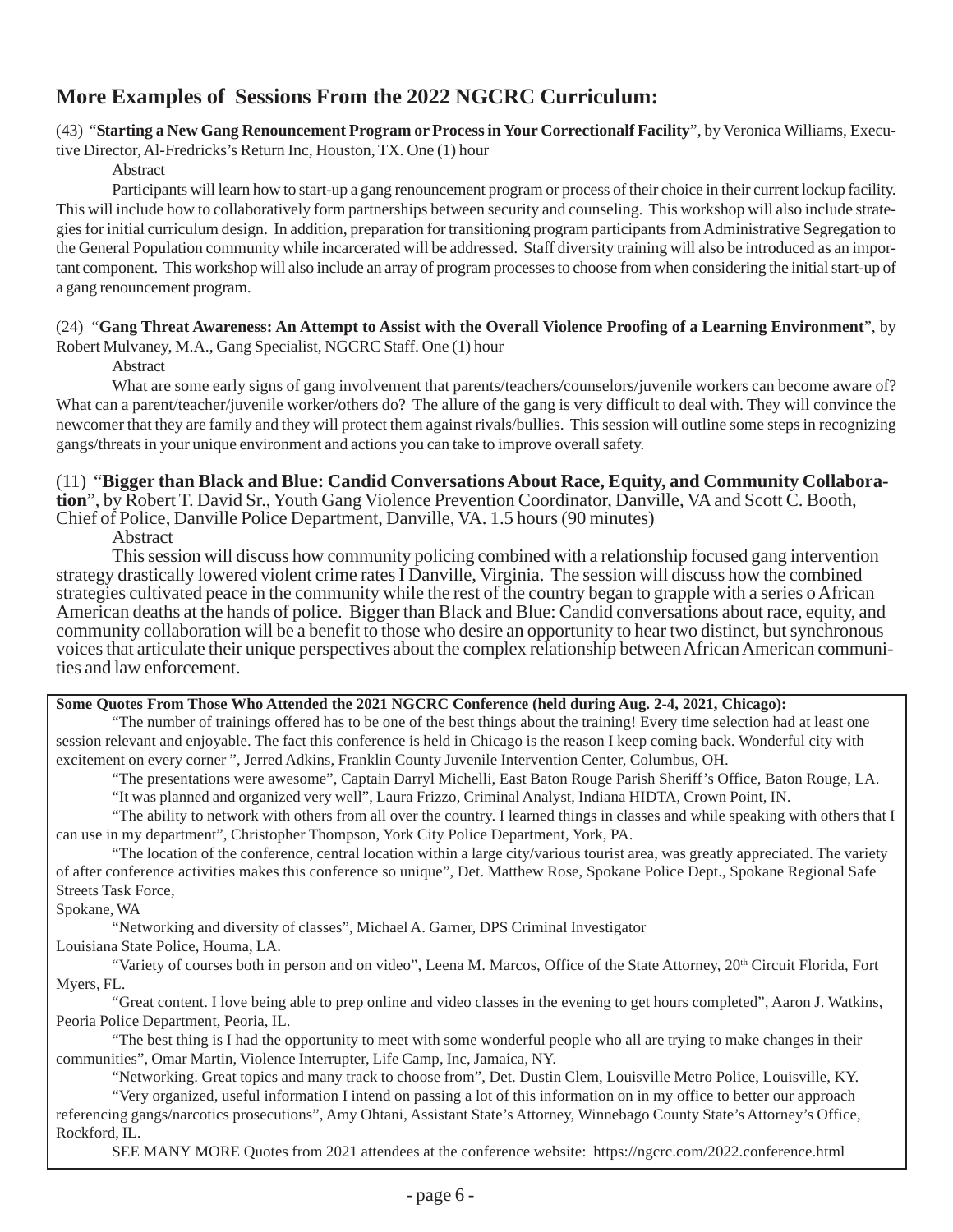### **THE 2022 NGCRC's 25th INTERNATIONAL GANG SPECIALIST TRAINING PROGRAM REGISTRATION FORM:**

**Please PRINT neatly or type your full name with any title that you want to appear on your official conference name badge and certificates (if you are registering for certification):**

#### **MAIL AND CONTACT INFORMATION: Where we will mail you a Confirmation of Registration letter for the conference, and fax the same material to you:**

| Telephone Info: Area Code Tel #:    | Tel. (708) 258-9111 |
|-------------------------------------|---------------------|
| <b>Fax Number: Area Code</b> Fax #: | Fax (708) 258-9546  |

**The NGCRC reserves the right to refuse service to anyone. Towards this end we must ask that all persons registering for the conference sign and by their** signature acknowledge the Official Policy of the NGCRC which is as follows - In order to provide the safest and most educational environment, the National Gang<br>Crime Research Center (NGCRC) works to ensure that all partici *tion about gangs and crime, in order to reduce and possibly eliminate the problems associated with gang activity. Therefore, it is our policy that no individuals or groups* will be permitted at our conference who have links to gangs or other aberrant groups and no one will be permitted to provoke or distract our participants from the most<br>meaningful learning environment. The National Gang Cri *or actually displaying gang affiliations. Furthermore, we reserve the right to refuse attendance to any individual(s) determined to be disruptive or instigating a negative or inappropriate presence or who is determined to disrupt the sharing of information in the most effective learning environment. I have also read and understand the refund policy published by the NGCRC. I understand some sessions may be restricted and I will comply. I attest that I am at least 18 years of age as of this date.* I hereby acknowledge by my signature the above policies of the NGCRC:

| I am registering for (check appropriate box): Non-certification Certification One Day Pass (Which day:                                           |                                                        |
|--------------------------------------------------------------------------------------------------------------------------------------------------|--------------------------------------------------------|
|                                                                                                                                                  |                                                        |
| I work in either law enforcement or corrections and I would like to attend the Law Enforcement and Corrections Networking                        |                                                        |
| Reception: _____Yes _____No (if blank, we assume you mean "NO")                                                                                  |                                                        |
| I want to attend the Intervention/Prevention/Counseling Gang Specialist Networking Reception ______ Yes _____ No                                 |                                                        |
| I am a vet and I want to attend the Veteran's Networking Reception. Yes No                                                                       |                                                        |
| Complete this section ONLY if you are registering for Certification:<br>Print the number and name of the Training Track you are registering for: |                                                        |
|                                                                                                                                                  | (see reverse side for list of track selection options) |

|                                                                                                   | (see reverse side for fist of track selection options) |
|---------------------------------------------------------------------------------------------------|--------------------------------------------------------|
| I have previously completed Certification training by the NGCRC. ___Yes ___No If yes, what years: |                                                        |
| I am also signing up for the Double Major. Ves No (if yes, print 2nd track here:                  |                                                        |

**Group Discount Code:\_\_\_\_\_\_\_\_\_\_\_\_\_ NOTE FOR ALL REGISTRATIONS: Your registration fee does not cover your hotel room or parking or meals. Your registration fee covers only the training itself. NOTE: Payment must be received by the NGCRC prior to the conference itself unless the NGCRC agrees to the terms of any alternative arrangement (in writing).**

### **PAYMENT METHOD: Credit Card, checks, or money orders are accepted for payment. No personal checks will be accepted for on-site payment of conference registration fees. We do accept credit card payments by mail and fax and phone.**

| Payment enclosed in check or money order made payable to "National Gang Crime Research Center" in amount of Q |
|---------------------------------------------------------------------------------------------------------------|
| MasterCard. American Express or Discover (Circle one).                                                        |
| Card                                                                                                          |
|                                                                                                               |

Expiration date: Month\_\_\_\_\_\_\_\_\_\_\_\_\_\_\_\_\_\_\_\_\_\_\_\_\_\_\_ Year:\_\_\_\_\_\_\_\_\_\_\_\_\_\_\_\_\_\_\_\_\_\_\_\_\_\_\_\_\_\_\_\_\_\_\_\_\_\_\_\_\_\_\_\_\_\_\_\_\_\_\_\_\_\_\_\_

Name on card: (printed):<br>Your Signature: Amount you authorize to charge (total):\$

Billing Address for the card holder(Printed): (street address)

Zip Code for the Billing Address:\_\_\_\_\_\_\_\_\_\_\_\_\_\_\_\_ Your Telephone # to Call if any Questions:\_\_\_\_\_\_\_\_\_\_\_\_\_\_\_\_\_\_\_\_\_\_\_\_\_\_\_\_

Call (708) 258-9111 if you need the NGCRC F.E.I.N. (tax number) or our Merchant Number for credit card payments. Also, call (708) 258- 9111 if you want to provide credit card info by verbal rather than written transmission.

Registration forms can be faxed to the NGCRC, the Fax Number is (708) 258-9546.

The conference is being held August 1-3, 2022 at the Westin Michigan Avenue Hotel, 909 N. Michigan Ave., Chicago, IL 60619. The toll free number for the Central Reservations Call Center is: 1 (888) 627-8385. When making reservations, the "code" for the conference is "NGCRC Gang Conference". They need that "code" to give you the reduced hotel rates.

**Make checks or money orders payable to "National Gang Crime Research Center". Make sure to mail a copy of your registration with the payment so that proper credit can be made to your registration. Send registration forms and payment to: The 2022 Conference Processing Center, National Gang Crime Research Center, PO Box 990, Peotone, IL 60468-0990.**